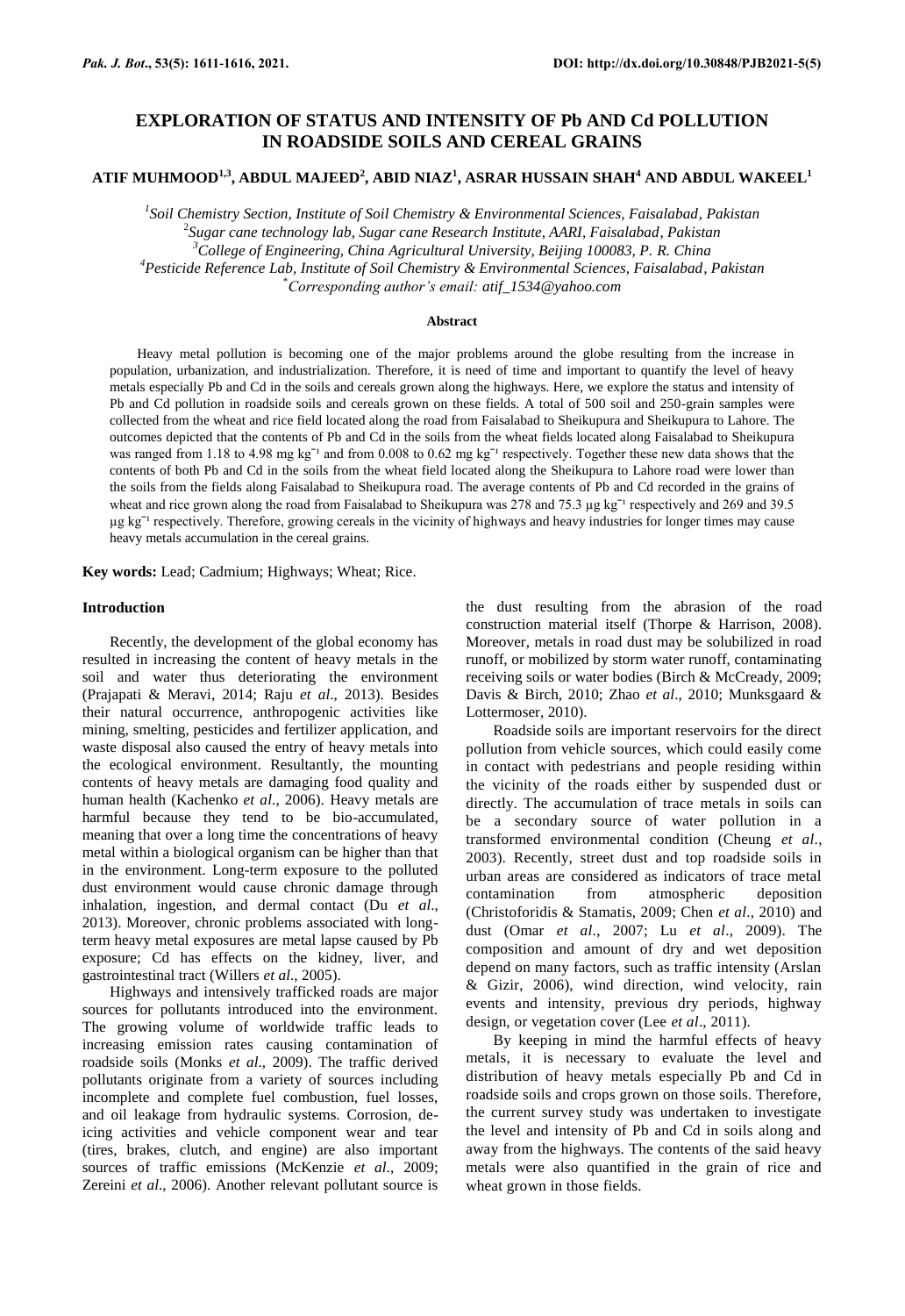# **Materials and Methods**

The current survey study was conducted at Soil Chemistry Section, Institute of Soil & Environmental Chemistry, Ayub Agriculture Research Institute, Faisalabad, Pakistan for exploring the status of Pb and Cd in soils and cereals (wheat and rice) grown around Faisalabad to Sheikupura and Sheikupura to Lahore road.

Soil and grain samples were collected from wheat and rice fields along and away from GT road from Faisalabad to Sheikupura and Sheikupura to Lahore. The fields at a distance of 2 to 10 m from the main road were designated as fields along the road while the fields at a distance from 10 to 50 m were designated as field away from the GT road. The soils in the immediate vicinity of the road (∼1 m) were not included to avoid the risk of sampling recently disturbed soil from road construction and upgrades (Werkenthin *et al*., 2014). Soil samples were collected from the upper (0-15 cm) and lower (15-30 cm) soil layer at field capacity with soil auger both from wheat and rice fields located along and away from the road. From the selected fields soil samples were collected randomly from various locations and the sub-samples were homogenized to form a composite sample. The collected samples were brought to the laboratory in plastic bags for further processing and analysis. Likewise, wheat and rice grains samples were taken from the same fields chosen for soil samples collection. Total of 500 soil and 250-grain samples were collected. All chemicals used in the analysis of Pb and Cd for soil and grain samples were of analytical grade with the purity of ≥99%. Soil samples were air dried and sieved using a 2 mm sieve. These samples were sealed in zip lock polyethylene bags and stored at ambient laboratory conditions  $(22\pm2^{\circ}\text{C})$  in the dark until analyzed. Similarly, grain samples were oven dried and ground before analysis.

**Analytical methods:** The Pb and Cd contents in soil samples were estimated by following DTPA extraction method. Briefly, about 10 g dried soil sample was mixed with 20 mL of DTPA (diethylene triamine penta acetic acid) extracting solution at pH 7.3 and kept on a reciprocal shaker at 120 rpm for 2 h. The aliquot was centrifuged at 5000 rpm for 5 min and supernatants were collected for heavy metal determination (Lindsay and Norvell, 1978). The grain samples were digested using concentrated nitric acid and perchloric acid (Anon., 2005). The contents of Pb and Cd were analyzed using Atomic Absorption Spectrophotometer (AA-7000, Shimadzu, Japan). Sigma plot software (version 12.5, Sigma, Inc.) was used for plotting and data analyses.

**Quality assurance and control:** The chemicals used in the current study were purchased from Merck Chemical Germany. Double distilled water was used for solution preparation and washing of glass wares. Standard solution for each metal was prepared from their stock solution of concentration 1000 ppm in order to calibrate the instrument. The accuracy and precision of the analysis were investigated through repeated analysis against SRM2709 for soil and NIST standard reference material for plant heavy metals analysis.

# **Results and Discussion**

Pb and Cd in soil: The maximum Pb contents ranged from 1.18 to 4.98 mg  $kg^{-1}$  with average value of 3.21 mg  $kg^{-1}$  in upper soil layer of wheat fields situated along the GT road from Sheikupura to Lahore, while the contents were a bit lower in wheat fields located away from the same road (1.14-4.68; average, 3.01 mg  $kg^{-1}$ ) (Fig. 1). Furthermore, the concentration of Pb in soil samples taken from the wheat fields located along and away from the Faisalabad to Sheikupura road was higher than the contents in the soil of the fields located along and away from the Sheikupura to Lahore road. The contents of Cd in the upper and lower depth of soils along the Faisalabad to Sheikupura road were ranged from  $0.008$  to  $0.62$  mg kg<sup>-1</sup> and  $0.006$  to  $0.60$ mg  $kg^{-1}$  respectively (Fig. 2). While the range of Cd contents in the upper and lower depth of soil from wheat fields located along the Faisalabad to Sheikupura road was from  $0.002$  to  $0.28$  mg kg<sup>-1</sup> and  $0.001$  to  $0.19$ mg  $kg^{-1}$  respectively.

The content of Pb in upper layer soil of rice fields located along and away from Sheikupura to Lahore road was ranged from 1.29 to 4.23 mg  $kg^{-1}$  and 1.13 to 4.03 mg  $kg^{-1}$  respectively (Fig. 3). Whereas, the average concentration in soil of rice fields located along and away from the Faisalabad to Sheikupura road was 3.87 and  $2.85$  mg kg<sup>-1</sup> respectively. Moreover, the average contents of Cd in the upper and lower depth of soil of rice fields located along the road from Sheikupura to Lahore were  $0.17$  and  $0.13$  mg kg<sup>-1</sup> respectively with a range from 0.04-0.76 mg  $kg^{-1}$  and 0.03-0.38 mg  $kg^{-1}$ respectively (Fig. 4). While the average contents of Cd in upper soil depth of rice field located along and away from the Faisalabad to Sheikupura were  $0.047$  mg kg<sup>-1</sup> and  $0.040$  mg kg<sup>-1</sup> respectively.

Soils are deliberated to be the ultimate sink for heavy metals released into the environment from various anthropogenic sources. The discharged heavy metals can accumulate in the top soils; however, their availability in the soil strongly relies on their source (Lu *et al*., 2009; Sridhara *et al*., 2008). Furthermore, for direct pollution from vehicle sources, roadside soils are important reservoirs. Therefore, the current study was undertaken to explore the distribution pattern of Pb and Cd in the soils and grain of wheat and rice grown in the vicinity of GT road from Faisalabad to Sheikupura and Sheikupura to Lahore. Pb and Cd were detected in measurable contents in the soils from the fields located along and away from the GT road (Figs. 1, 2, 3 and 4). Moreover, it was seen that the contents of studied metals were higher in soils located along the road compared with the soils from the fields situated away from the road. Higher Pb and Cd contents in a soil samples taken from the fields located along the road; was may be due to their entry through runoff of rainwater to the soils located in the close vicinity of the road (Gunawardana *et al*., 2014; Liang *et al*., 2016).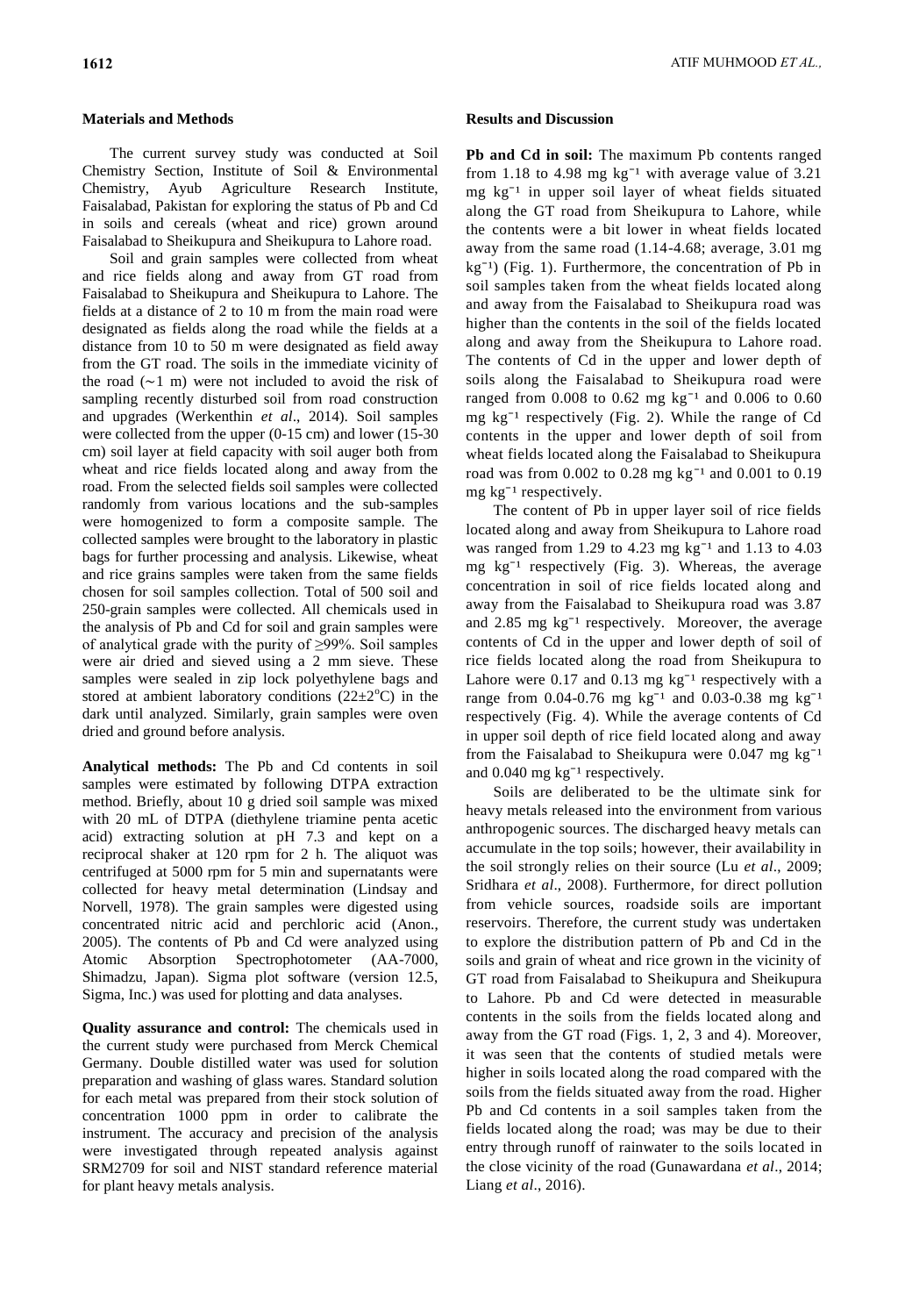

Fig. 1. Contents of Pb in soil samples (on dry weight basis) taken from wheat fields along and away from GT road from Faisalabad to Sheikupura and Sheikupura to Lahore.



Fig. 3. Contents of Pb in soil samples (on dry weight basis) taken from rice fields along and away from GT road from Faisalabad to Sheikupura and Sheikupura to Lahore.



Fig. 2. Contents of Cd in soil samples (on dry weight basis) taken from wheat fields along and away from GT road from Faisalabad to Sheikupura and Sheikupura to Lahore.



Fig. 4. Contents of Cd in soil samples (on dry weight basis) taken from rice fields along and away from GT road from Faisalabad to Sheikupura and Sheikupura to Lahore.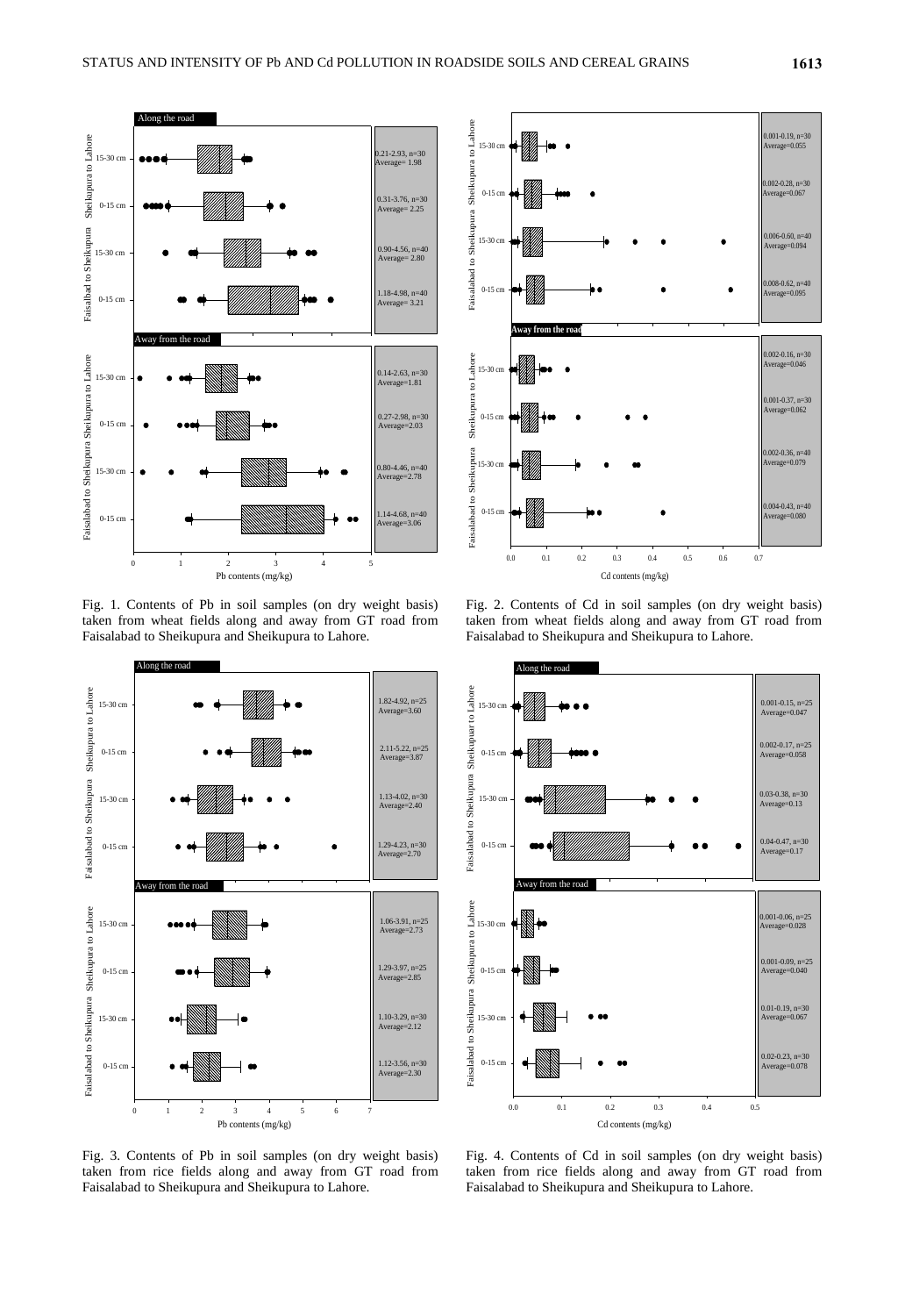| Table 1. Permissible limits for lead and cadmium for<br>soil and grain. |               |               |                       |
|-------------------------------------------------------------------------|---------------|---------------|-----------------------|
| <b>Heavy metal</b>                                                      | Ph<br>(mg/kg) | Cd<br>(mg/kg) | <b>Reference</b>      |
| Soil DTPA                                                               | 13.0          | 0.31          | Mclean et al., (1987) |
|                                                                         |               |               | Soltanpur (1985)      |
| Soil total                                                              | 300           | 3.00          | WHO, 2007             |
| Plant                                                                   | 5.0           | 0.20          | WHO, 2007             |

Likewise, the higher contents of heavy metals in the soil samples taken from the fields located along and away from the Faisalabad to Sheikupura road than the soil samples taken from the fields located along and away from the Sheikupura to Lahore road was may be due to higher intensity of industries along the formerly mentioned roads. Moreover, the contents of both heavy metals were below the permissible limits (Table 1). Islam *et al*., (2016) conducted a study for the determination of heavy metals in the soils and vegetables grown on the fields along the highways. They found that the contents in the soils and vegetables samples were within the permissible limits as observed in this study. Recently, Inelova *et al*., (2021) collected soil and plant samples from for evaluating heavy metals contents and observed that the contents of heavy metals in soil samples were below the permissible limits like the current study.

**Pb and Cd in grain:** The Pb contents in wheat grain samples taken from the fields along the Faisalabad to Sheikupura road was ranged from 77-615 ppb with average value of 278 ppb (Fig. 5) while the grain samples taken from the fields located away from the formerly mentioned road was in the range of 56 to 456 ppb. A similar trend of Pb contents in wheat grain was observed for samples taken from fields located along the road from Sheikupura to Lahore. However, the contents of Pb in grain samples taken from fields along and away from the Sheikupura to Lahore road were lower than the contents recorded in grain samples taken from wheat fields located along and away from Faisalabad to Sheikupura road. The highest contents of Cd (ranged from 26.8 to 131 ppb) were recorded in wheat grain samples taken from the fields located along the Faisalabad to Sheikupura road (Fig. 5) while the maximum and average Cd contents in grain samples taken from the fields located along the Sheikupura to Lahore were 94.5 ppb and 44.5 ppb respectively.

Similarly, the Pb and Cd contents in rice grain samples taken from the fields located along the Faisalabad to Sheikupura road were ranged from 84 to 414 ppb and 10.5 to 79 ppb respectively with average values of 269 ppb and 39.5 ppb respectively (Fig. 6). The contents of both Pb and Cd in grain samples taken from the fields located away from the same road were lower than the contents in grain samples collected from the fields located along the road. Likewise, the sequence of both Pb and Cd contents was the same for grain samples taken from the fields located along and away from the Sheikupura to Lahore road. However, the contents of Pb and Cd in rice

grain samples taken from fields located along and away from Faisalabad to Sheikupura road were lesser than the contents in grain samples taken from fields situated along and away from the Sheikupura to Lahore road.



Fig. 5. Contents of Pb and Cd in wheat grain grown along and away from GT road from Faisalabad to Sheikupura and Sheikupura to Lahore.

The contents of heavy metals accumulated in the crops depend upon their availability in the soil as well as the type of plants. The vegetables tend to accumulate higher contents of heavy metals compared with the cereals (Islam *et al*., 2016). Likewise, the lower contents of Pb and Cd were observed in the wheat and rice grain samples in the current study. Among cereals, wheat grain tends to accumulate more metals compared with rice grain. Moreover, it was found that the contents in the grains also decrease with increase in distance from the road. Like the findings of the present study Jankowski *et al*., (2014) investigated the contents of lead and cadmium in two species of grasses grown along the highways. They reported that the contents of both metals were well below the safe limits and they further found that the contents decrease with increase in distance from the highway. Furthermore, the contents of Pb and Cd observed in the current study were far lower than the already reported contents (Filipek-Mazur *et al*., 2007; Jankowski *et al*., 2014). Higher contents of heavy metals were also reported in vegetables by Liu *et al*., (2006) and Islam *et al*., (2016). Therefore, the findings of the current study clearly depicted that the cereals grown along the studied roads were safe to consume as food owing to their fewer contents of both Pb and Cd than the permissible limits.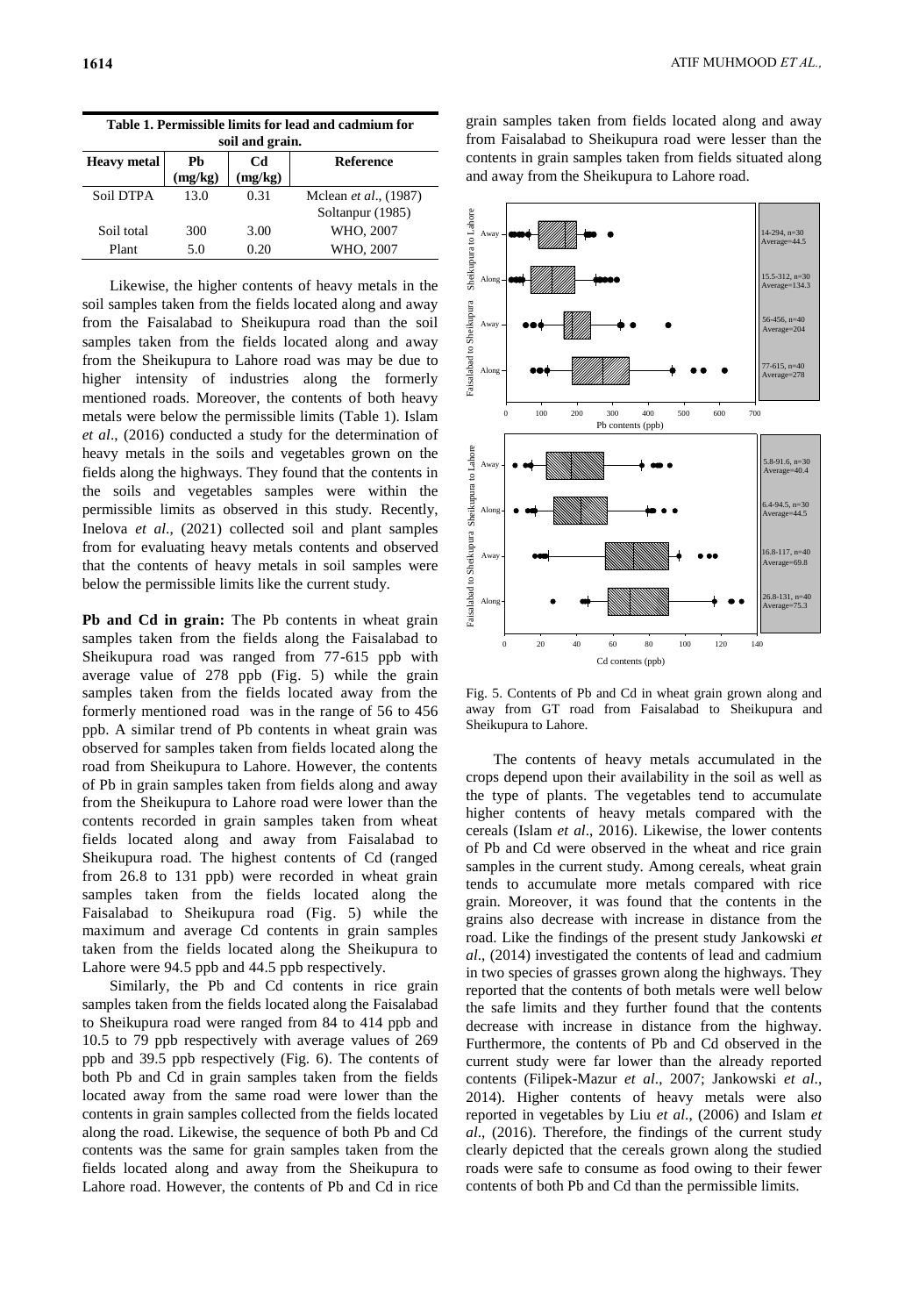

Fig. 6. Contents of Pb and Cd in rice grain grown along and away from GT road from Faisalabad to Sheikupura and Sheikupura to Lahore.

### **Conclusions**

The current survey study was conducted for the evaluation of status and contents of Pb and Cd in the soils and cereals grown on the fields situated along the highways. The results perceived that the contents of both Pb and Cd were well below safe limits (13 mg/kg and 0.31 mg/kg for Pb and Cd respectively). Moreover, the content in soils decreases with increase in distance from the main road. Likewise, both wheat and rice grains were observed to have lower contents than the permissible limits (5 ppm and 0.20 ppm for Pb and Cd respectively), therefore were safe for consumption. However, long term cultivation of the cereals especially on the fields located in the neighborhood of the main road may cause heavy metals contamination.

### **Acknowledgement**

For the accomplishment of this manuscript, we acknowledge the Agriculture Department, Government of Punjab, Pakistan for its financial assistance. There was no involvement of this funding agency in conduction of experiment and writing of this manuscript. We are also highly thankful to Institute of Soil Chemistry & Environment Sciences, Ayub Agricultural Research Institute, Faisalabad for facilitating us to carry out this research work.

# **References**

- Anonymous. 2005. Official methods of analysis. Association of official analytical chemists international. Maryland, USA.
- Arslan, H. and A.M. Gizir. 2006. Heavy-metal content of roadside soil in Mersin, Turkey. *Fresenius Environ. Bull.*, 15: 15-20.
- Birch, G.F. and S. McCready. 2009. Catchment condition as a major control on the quality of receiving basin sediments (Sydney Harbour, Australia). *Sci. Total Environ.*, 407: 2820-35.
- Chen, X., X. Xia, Y. Zhao and P. Zhang. 2010. Heavy metal concentrations in roadside soils and correlation with urban traffic in Beijing, China. *J. Hazard Mat.*, 181: 640-646.
- Cheung, K.C., B.H.T. Poon, C.Y. Lan and M.H. Wong. 2003. Assessment of metal and nutrient concentrations in river water and sediment collected from the cities in the Pearl River Delta, South China. *Chemosphere*, 52: 1431-1440.
- Christoforidis, A. and N. Stamatis. 2009. Heavy metal contamination in street dust and roadside soil along the major national road in Kavala's region, Greece. *Geoderma*, 151: 257-263.
- Davis, B. and G. Birch. 2010. Comparison of heavy metal loads in storm water runoff from major and minor urban roads using pollutant yield rating curves. *Environ. Pollut*, 158: 2541-2545.
- Du, Y., B. Gao, H. Zhou, X. Ju, H. Hao and S. Yin. 2013. Health risk assessment of heavy metals in road dusts in urban Parks of Beijing, China. *Procedia Environ. Sci.*, 18: 299-309.
- Filipek-Mazur, B., K. Gondek and K. Mazur. 2007. The impact of traffic pollution along the national road no 4 Bochnia-Sędziszów Małopolski) on the content of trace elements in soil and in meadow sward. *Zesz. Prob. Post. Nauk. Rol.*, 520: 31-27. (In Polish)
- Gunawardana, C., P. Egodawatta and A. Goonetilleke. 2014. Role of particle size and composition in metal adsorption by solids deposited on urban road surfaces. *Environ. Pollut.,* 184: 44-53.
- Inelova, Z., A. Nurzhanova, G. Yerubayeva, A. Mengtay, L. Djansugurova and B. Bekmanov. 2021. Heavy metal contents in plants of phytocenoses of the point of besqaynar, kyzylkairat and Taukaraturyk. *Pak. J. Bot*., 53(2): 511-516.
- Islam, M.J., M.S. Rahman, M.A. Al Mamun, F. Farhana, M. Shamsuzzoha, M.H. Rahman, M. Akhtar and M.A. Hanif. 2016. Assessment of heavy metals in roadside soil, water and vegetables of the Dinajpur-Rangpur highway in Bangladesh *J. Chem. Biol. Phy. Sci. Sec*., 6(2): 237-247.
- Jankowski, K., J. Jankowska, G.A. Ciepiela, J. Sosnowski, B. Wiśniewska-Kadźajan, R. Kolczarek and J. Deska. 2014. Lead and cadmium content in some grasses along expressway areas. *J. Elem. S*.*,* 119-128.
- Kachenko, A.G. and B. Singh. 2006. Heavy metals contamination in vegetables grown in urban and metal smelter contaminated sites in Australia. *Water, Air, and Soil Pollution*, 169: 101-123.
- Lee, J.Y., H. Kim Y. Kim and M.Y. Han. 2011. Characteristics of the event mean concentration (EMC) from rainfall runoff on an urban highway. *Environ. Pollut*, 159(4): 884-888.
- Liang, L., L. An, L. Yang, L. Zhang, G. Zhang and Y. Guan. 2016. Polycyclic aromatic hydrocarbons associated with road deposited solid and their ecological risk: implications for road storm water reuse. *Sci. Total Environ.*, 563-564: 190-198.
- Lindsay, W.L. and W.A. Norvell. 1978. Development of a DTPA soil test for Zn, Fe, Mn and Cu. *S. Sci. Soc. Amer. J.*, 42: 421-428.